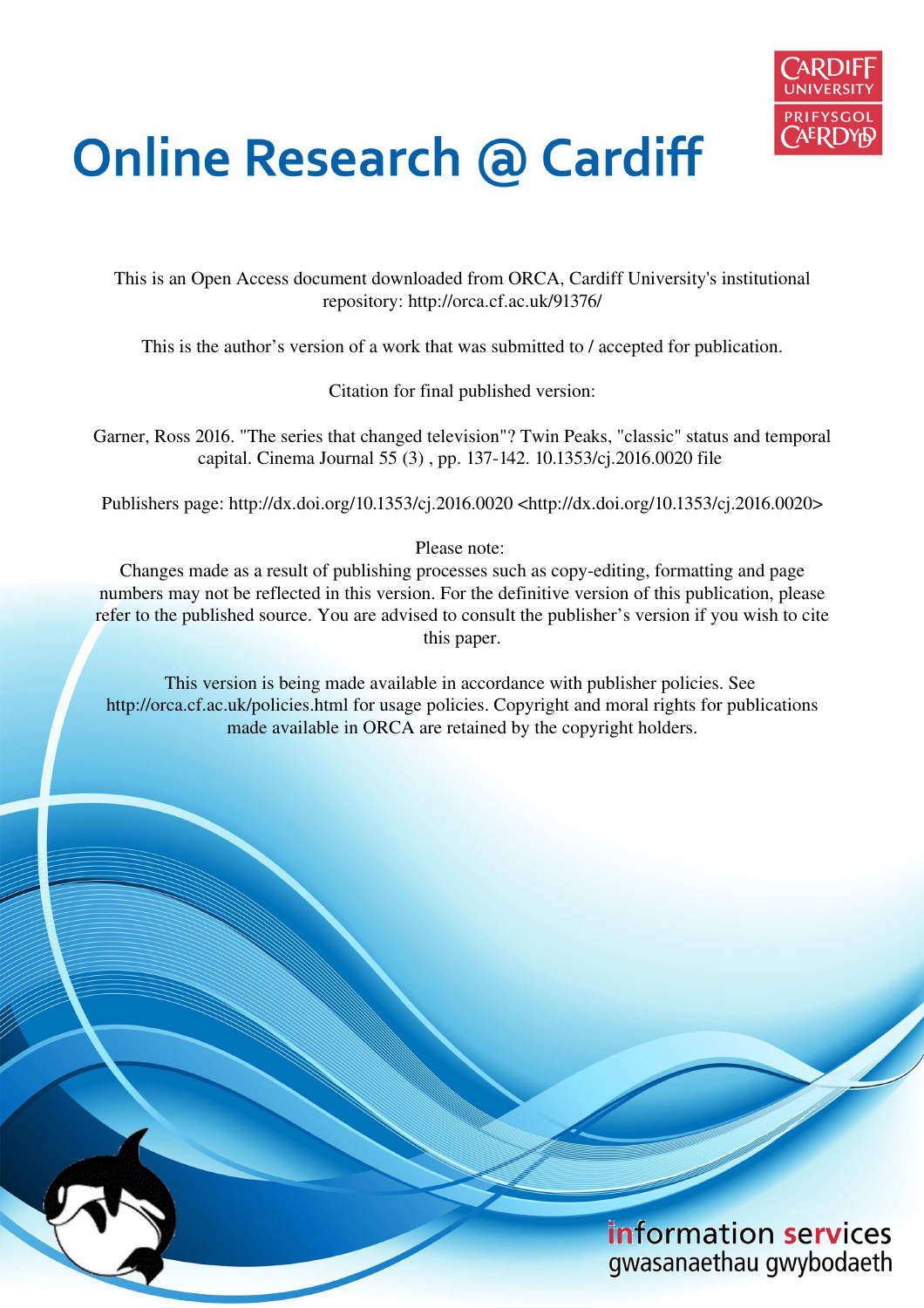**"The Series that Changed Television"?:** *Twin Peaks***, "Classic" Status and Temporal Capital** 

## **Ross P. Garner**

## **Cardiff University**

At the launch of the *Twin Peaks: The Entire Mystery* Blu-ray box set, actor James Marshall (who played the series' James Dean-esque biker teen James Hurley) responded as follows when questioned about the programme's enduring appeal:

I think it's a timeless quality that David Lynch has. There's a lot of great directors, but he's not like them in the sense of George Stevens and people back in the day where their movies are still classics and you can watch them …there's a lot of movies that stand the test of time because it seems to be that certain directors are gifted with a certain magnetism and a certain sense of visual poetry that most people don't get. I think it's true art. I think truth always stands the test of time.<sup>[1](#page-6-0)</sup>

On the one hand, the themes employed here are familiar as discursive bids for status and prestige—what Pierre Bourdieu names symbolic capital—are made by a particular consecrating agent via associating *Twin Peaks* (ABC, 1990–1991) with culturally-valued concepts such as authorship and, within the context of television, cinema.<sup>[2](#page-6-1)</sup> However, Marshall's engagement with the term "classic" is also interesting as this label is employed with increasing frequency across a variety of contexts relating to television at present. These range from everyday talk amongst audiences, to continuity announcements introducing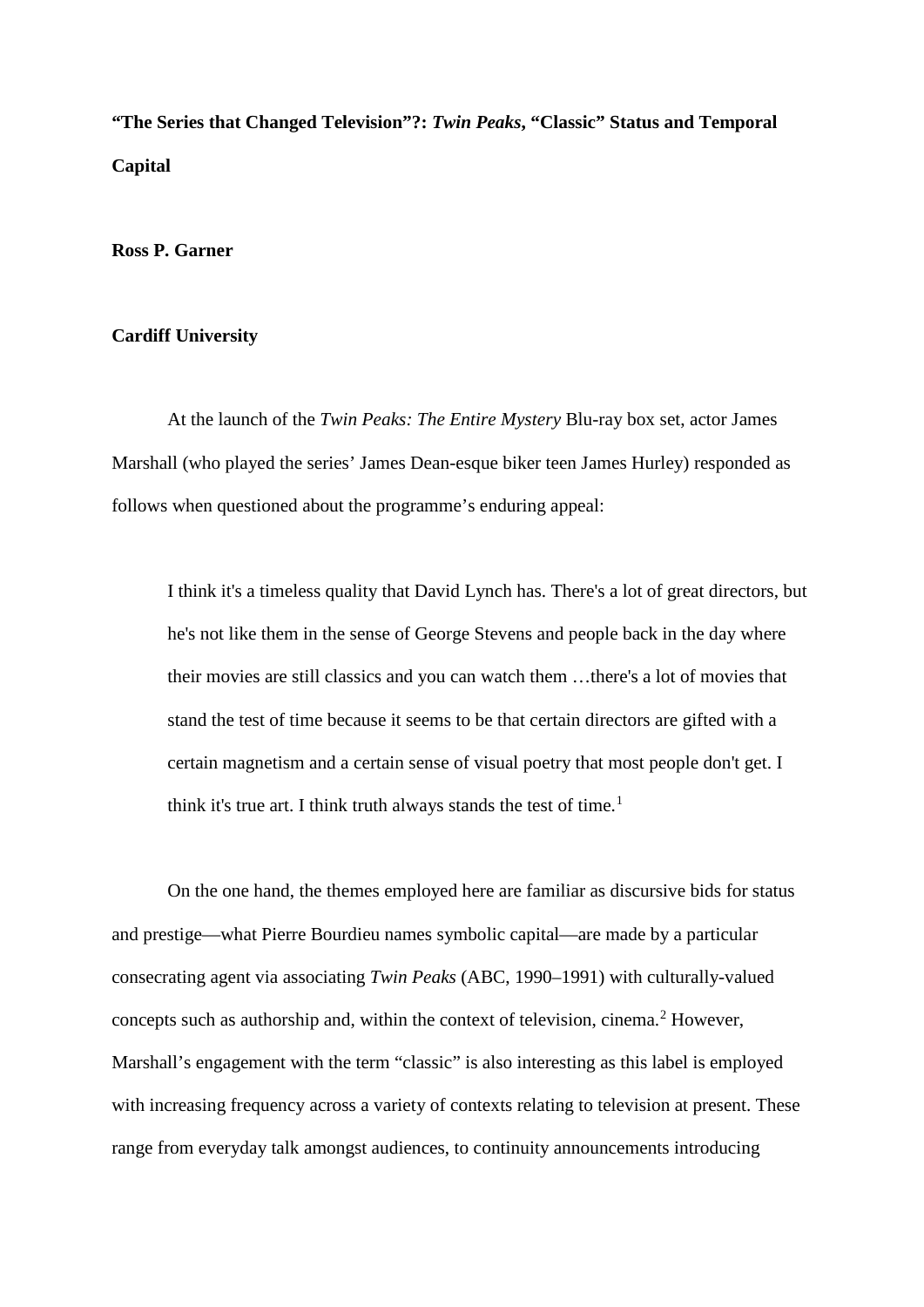typically older re-run programming, to promotional campaigns. *Twin Peaks* is a prime example of this as recent articles announcing the programme's return on Showtime positioned the series as "cult classic drama".[3](#page-6-2) Whereas "cult" is a concept that has generated much academic discussion, the mechanisms underpinning "classic" status have received less scholarly attention and, when this has occurred, have been approached in a problematic way. For example, whilst the UK's *BFI TV Classics* range has seen academics outline the "classic" status of series including *Edge of Darkness* (BBC, 1985) and *Doctor Who* (BBC, 1963–1989, 1996, 2005–), these studies typically demonstrate what Jason Mittell names a "textualist assumption" by assuming that "classic" status can be objectively identified by analysing the programme itself.<sup>[4](#page-6-3)</sup> Such approaches overlook how the term "classic" television can be analysed "as [a] *discursive practice…* as a property and function of discourse" which becomes meaningful according to the requirements of multiple interpretive communities—a point noted elsewhere in some overlapping discussions of televisual "Golden Ages".[5](#page-6-4) Through adopting a discursive approach, this article challenges text-based understandings of "classic" television by considering how *Twin Peaks* has been industrially positioned as "Classic TV" in paratextual sources produced for the Blu-ray release in 2014 and to announce the programme's forthcoming return.

The discussion also draws upon Bourdieu's ideas concerning field and capital to argue that *Twin Peaks*' "classic" status arises from consecrating agents making appeals on behalf of the programme to forms of symbolic and/or temporal capital.<sup>[6](#page-6-5)</sup> Temporal capital here refers to the length of time that *Twin Peaks* has spent within the televisual field and so differs to Matt Hills's use of the term which concerns the status that TV Studies scholars accrue from being up-to-date and debating new programmes and technologies over historical equivalents.<sup>[7](#page-6-6)</sup> In contrast, this article argues that *Twin Peaks*' "classic" status is constructed by discursive appeals to longevity and an enduring reputation—discourses that frequently recur in previous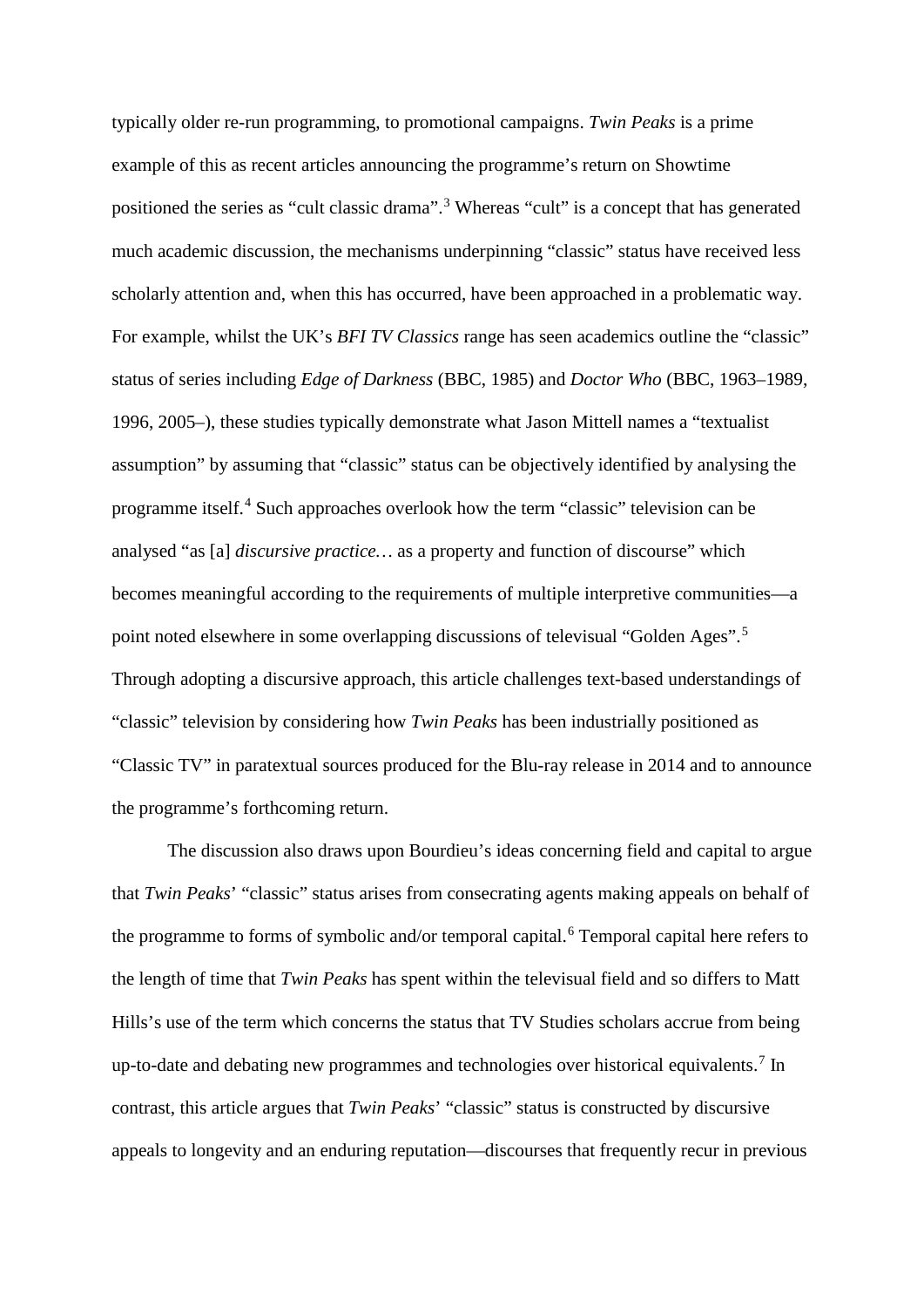studies of TV "classics".<sup>[8](#page-6-7)</sup> Straight away, though, two possible critiques to this approach require addressing: firstly, I am not arguing here that TV shows generate "classic" status independently and so demonstrate agency. Instead, it is posited that *Twin Peaks*' reputation arises from discursive statements proffered by agents operating within the TV field at specific socio-historical moments which bestow symbolic and temporal capital. Secondly, although this article focuses on paratexts, I am not arguing for a complete rejection of the text. Both Mittell and Hills have rightly discussed "text functions" and how audience subcultures, including academics, produce textual readings to support certain classifications.<sup>[9](#page-6-8)</sup> Such constructions of the text do, however, need to be read reflexively to recognise the discursive trajectories through which such classifications arise.

The official press release for the *Twin Peaks* Blu-ray set promised to potential buyers "hours of never-before-released material that dives into the fascinating story behind the celebrated pop culture classic".[10](#page-7-0) If approached purely from a political economy perspective, *Twin Peaks*' classification as "classic" television within this promotional statement equates such status solely with commercially-rooted discourses. As Simone Murray's discussion of industrial meanings of "classic" media content suggests:

The optimal commercial goal is for a content package to achieve "classic" status, positioning it for anniversary re-release and repeat consumption long after the initial costs of its production have been amortized, with the resultant revenues representing almost pure profit $11$ 

A Bourdieuean perspective demonstrates the limitations of this understanding of "classic", however. Firstly, this perspective equates "classic" status solely with commercial concerns and so suggests that *Twin Peaks* would be associated with the televisual field's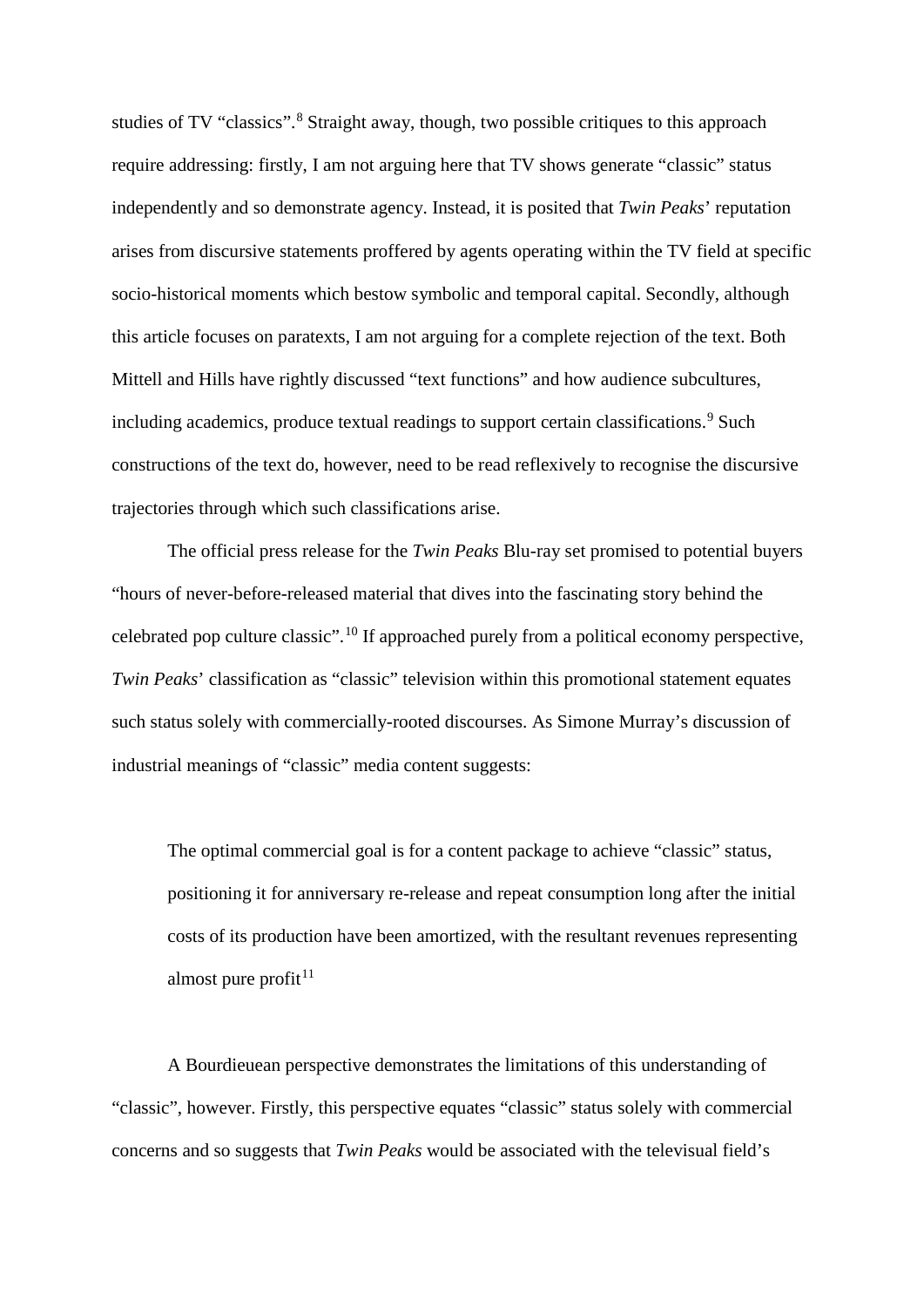heteronomous pole where hierarchies are maintained via the pursuit and acquisition of economic capital.[12](#page-7-2) Although financial concerns do motivate CBS's (re-)release of *Twin Peaks* on Blu-ray, further discursive work is required to bestow additional forms of capital upon the series and separate it from negative commercial associations. What's more, this industrially-focused understanding of "classic" status cannot account for the statements provided by other agents adopting positions within the field and operating (semi- )autonomously such as reviewers and/or *Twin Peaks*' cast and crew. These individual agents, despite possibly being attached to commercially-driven organisations (as is the case with online journalists), mobilise forms of symbolic and/or temporal capital to build the series' "classic" status.

Temporally-coded discourses are constructed in various ways to suggest *Twin Peaks*' enduring appeal in paratexts discussing either the Blu-ray release or the series' upcoming return. These sources, framed from the perspective of the present, foreground the series' temporal capital and equate this with symbolic capital to bestow "classic" status upon the show. One recurrent theme that demonstrates this trend concerns referencing historical material which positioned the series as "ground-breaking" and "innovative" at its initial time of broadcast. For example, an article for British newspaper *The Daily Mail* mentions that "[t]he series became [one] of the most top-rated shows of 1990 …[and that] [t]he pilot was the highest-rated two-hour television event for the 1989–90 season" whilst a review of the Blu-ray set begins by stating:  $13$ 

Twin Peaks is an incredibly memorable and important part of TV history—even if you think the show went off the rails in Season 2, it undeniably had already established itself as something so daring and different, in the process changing all the rules for just how far outside the box you could go with TV drama.<sup>[14](#page-7-4)</sup>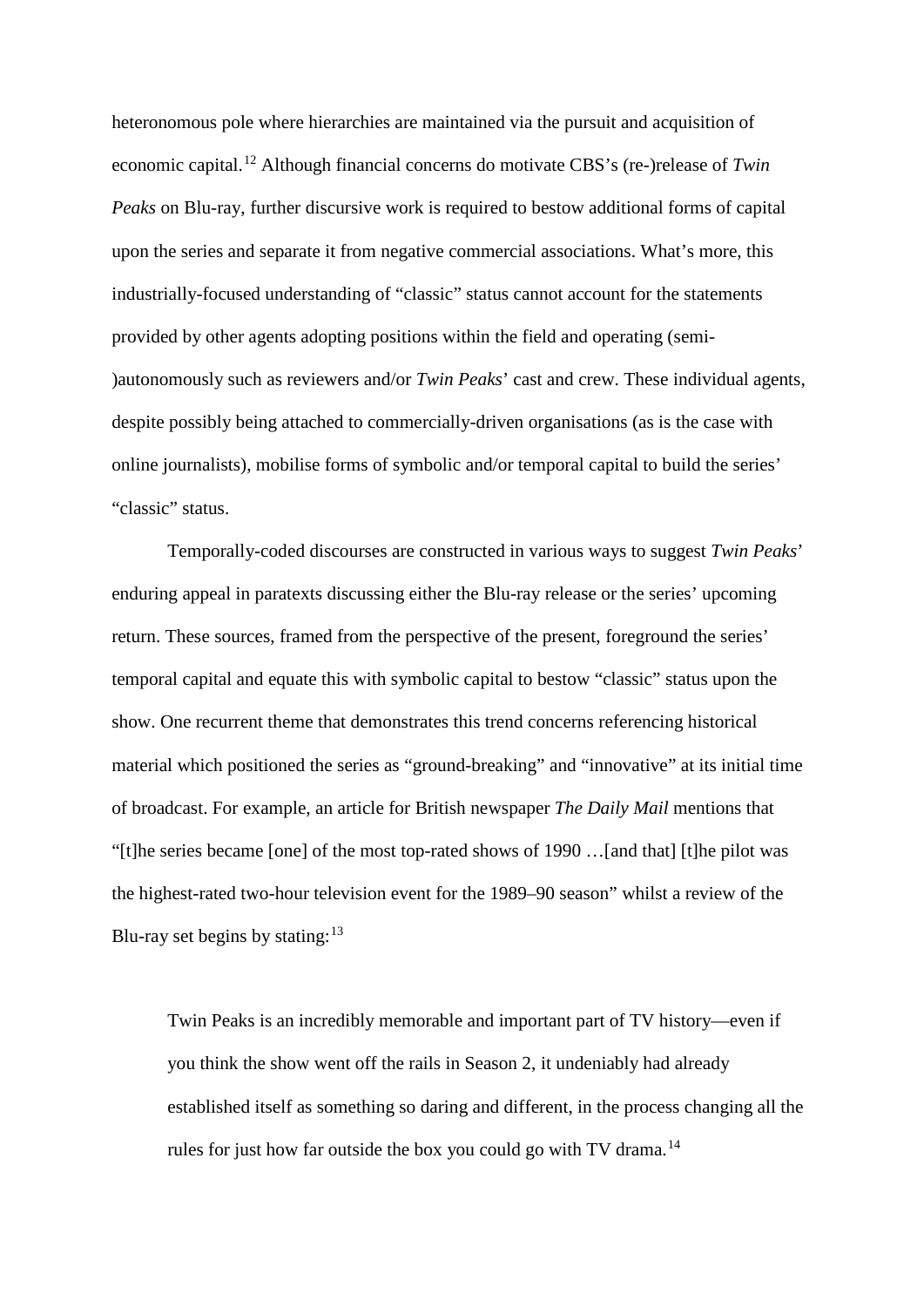Although remaining critical of some areas of the show, this discursive strategy highlights the symbolic capital bestowed upon the series during its initial time of transmission and combines this with appeals to temporal capital by encouraging reflection on behalf of the reader towards the "gap" between then and now. Similar discursive manoeuvres are also displayed in statements made by cast members interviewed about their feelings towards the series. Ray Wise, who played Leland Palmer, has recently stated that:

*Twin Peaks* was just a special moment in time. And prior to that time, there just hadn't been anything like it, certainly not on any of the television networks...and there really hasn't been anything much like it since I think. It just broke new ground in every way. And I think many shows since *Twin Peaks* have tried to use aspects of the *Twin Peaks* formula, whatever that may be, …I really think it set some sort of cultural standard. Certainly in television viewing.[15](#page-7-5)

Such sentiments echo wider discursive constructions of "classic" television; Glen Creeber's reflection, made in relation to BBC mini-series *The Singing Detective* (1985), that "it is unlikely that we will ever meet its like again" provides a point of reference here since, as with *Twin Peaks*, symbolic capital is equated with discourses of innovation and uniqueness.[16](#page-7-6) So, whilst not explicitly using the term "classic", these contemporary statements discussing *Twin Peaks*' impact "then" force reflection on behalf of "present-day" viewers and so foreground the series' enduring reputation.

Of course, these statements are open to other interpretations: on the one hand, such declarations seemingly re-affirm ABC's original marketing campaign of *Twin Peaks* as "The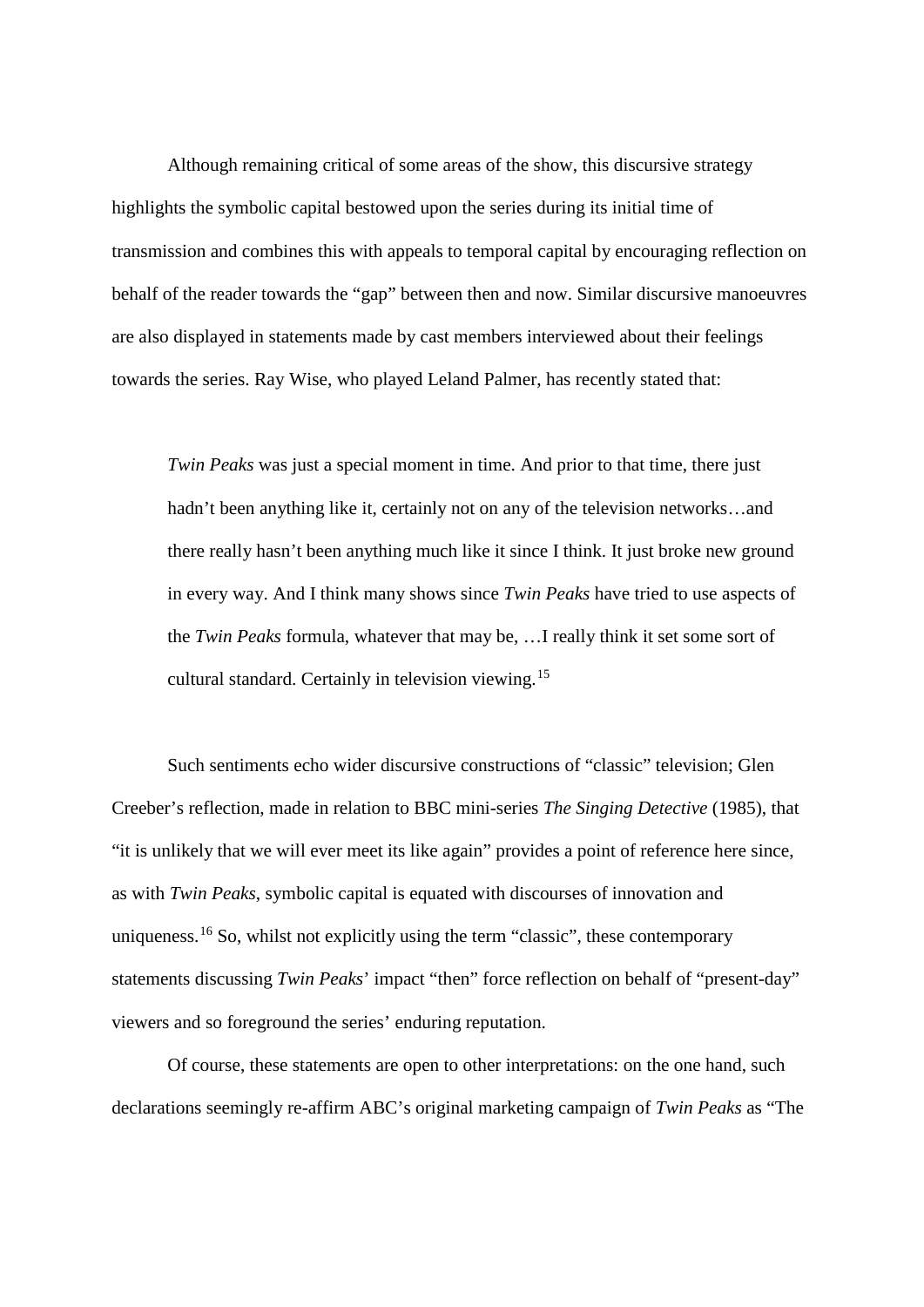Series That Will Change TV". Alternatively, the statements arguably intersect with *Twin Peaks*' common "discursive mantra" recited across different interpretive communities that:<sup>[17](#page-7-7)</sup>

<span id="page-6-0"></span>By way of *Twin Peaks*, David Lynch and Mark Frost brought a cinematic element of dark intrigue, unease and mystery to the screen that television audiences had not been exposed to …It inspired and shaped its own cult movements, as well as a series of others, that followed in its wake.<sup>[18](#page-7-8)</sup>

<span id="page-6-3"></span><span id="page-6-2"></span><span id="page-6-1"></span>Yet, the praise heaped on *Twin Peaks* in paratexts promoting the Blu-ray release and the series' return also bestow symbolic capital upon the series by aligning it with Bourdieu's autonomous pole, where creativity and innovation are rewarded by consecrating agents, at the time of its original broadcast.<sup>[19](#page-7-9)</sup> More than this, though, such statements prompt reflection on behalf of contemporary-situated audiences and warrant evaluation of *Twin Peaks*' reputation within the current historical context. It is through these processes that the programme's original symbolic capital becomes reaffirmed but combined with temporal capital that assists in classifying the series as "classic" television. For example, by highlighting the originality of the show's visual style, *Twin Peaks*' enduring reputation becomes discursively associated with contemporary trends in "quality" drama such as HBO's now-famous tagline of "It's Not TV, It's HBO".

<span id="page-6-8"></span><span id="page-6-7"></span><span id="page-6-6"></span><span id="page-6-5"></span><span id="page-6-4"></span>Retrospective evaluations of *Twin Peaks* fuse its original symbolic capital with temporal discourses to reinforce its reputation. In addition, though, the series' construction as "classic" arises from its positioning as a series with ongoing relevance to the everreconfiguring televisual field. Writing about the cultural field(s) of art and literature, Bourdieu observed that the hierarchical organisation of individual fields is always dynamic as new agents enter into these spaces and make bids for forms of capital via introducing new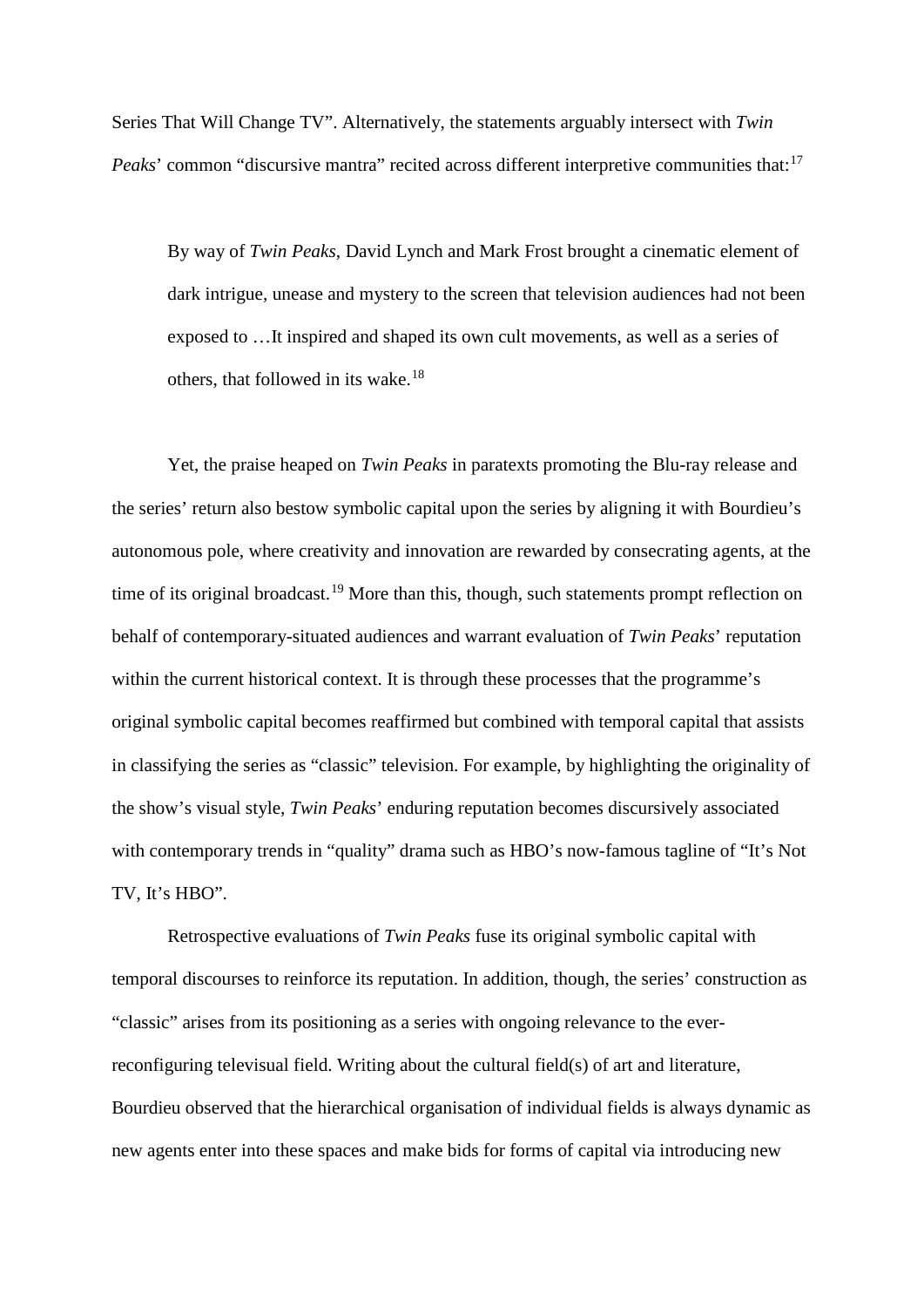<span id="page-7-3"></span><span id="page-7-2"></span><span id="page-7-1"></span><span id="page-7-0"></span>kinds of creativity and subsequently becoming consecrated by their peers.<sup>[20](#page-7-10)</sup> By this logic, *Twin Peaks* might be viewed as "outdated" in that professional codes, technology and criterion of value within the field might be assumed to have advanced since the series was first broadcast (a reading that is off-set in some reviews by commenting on the cleaning up of the original film prints and/or noticing its "advanced" production processes such as shooting on film).[21](#page-7-11) However, by accrediting the series' "classic" status to such aspects as the programme's difference to other forms of television of that era, *Twin Peaks* is constructed as still relevant. *Twin Peaks*' "classic" status is discursively constructed via retrospective comments that ask present-day viewers to consider the programme according to contemporary criteria of value and so bids are made for temporal and symbolic capital via suggesting that, although the field's structure has changed, the series' reputation endures. The suggestion is that *Twin Peaks*, much like the diegesis itself, is "timeless" as the show's appeal negates the dynamic (and, in the context of television, commercially-motivated) nature of the field and this discursive work assists in positioning the series as "classic" television.

<span id="page-7-7"></span><span id="page-7-6"></span><span id="page-7-5"></span><span id="page-7-4"></span>Analysing *Twin Peaks*' construction as "classic" television via discursive bids for symbolic and temporal capital in promotional paratexts subsequently complements Hills' arguments concerning the "zone of liveness" operating around television. He argues that:

<span id="page-7-9"></span><span id="page-7-8"></span>television studies seeks to "keep up" with its object of study, fearing falling behind the medium's changes and texts of the moment. …The scholarly zone of liveness can also be joined belatedly, but only up to a point, as it will periodically move on to "new" moments of debate, and new texts of the moment. $^{22}$  $^{22}$  $^{22}$ 

<span id="page-7-12"></span><span id="page-7-11"></span><span id="page-7-10"></span>Although focusing solely on academia, this argument can be extended to other interpretive communities within the televisual field: journalists, for example, are continually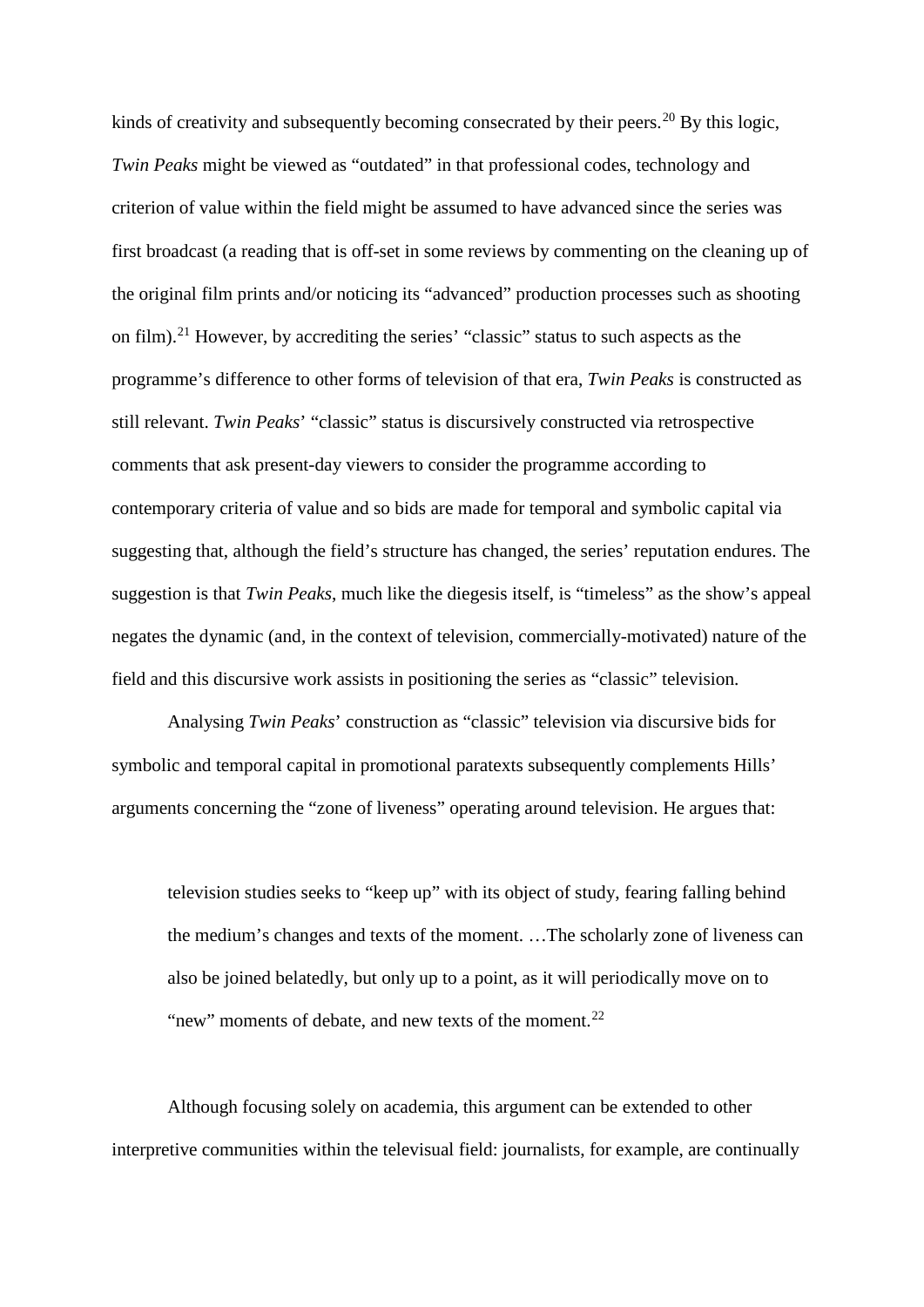<span id="page-8-0"></span>"keeping up with the medium" via making visible and consecrating "the new" whilst distribution companies continue to make "new" content accessible—whether this be contemporary hits or re-positioning older products as "TV classics". Hills's argument thus accurately captures the TV field's dynamic nature *and* the economic imperatives underpinning much of its structure—a point that he recognises in relation to academia but, again, extends to other groups of situated agents taking up positions in the field.<sup>[23](#page-8-0)</sup>

In terms of *Twin Peaks*' discursive construction as "classic" television, it is nevertheless an oversimplification to view assertions of the series' claims to this term as a practice that displays resistance to television's "zone of liveness". Instead, such discursive claims should be read as attempts to extend and reconfigure the series' "zone of liveness" by re-framing it within of-the-moment understandings of creative value whilst also enhancing the series' reputation via stressing continuity between the programme's reputation "then" and criterion of value "now". Of course, these discursive constructions of *Twin Peaks* mask how the bids made on behalf of the programme for symbolic and/or temporal capital mask wider operations of power within the field such as generating economic capital (whether this be through sales of the box set or clicks to websites). Nevertheless, combining Hills's arguments concerning television's "zone of liveness" with an approach that considers classifications of "classic" status through adapting Bourdieu's concept of field to the televisual context allows for an enhanced understanding of both "classic TV" and key characteristics of TV-asmedium. Re-engaging with *Twin Peaks* to decide whether it is "classic" television asks the wrong question(s). Instead we need to consider: on what discursive criteria are bids for "classic" status being made? By which cultural agents, for what purposes (cultural, temporal, economic or otherwise) and, where relevant, in what national contexts? "Classic" status should not be approached as something residing "within a text" but as a classification that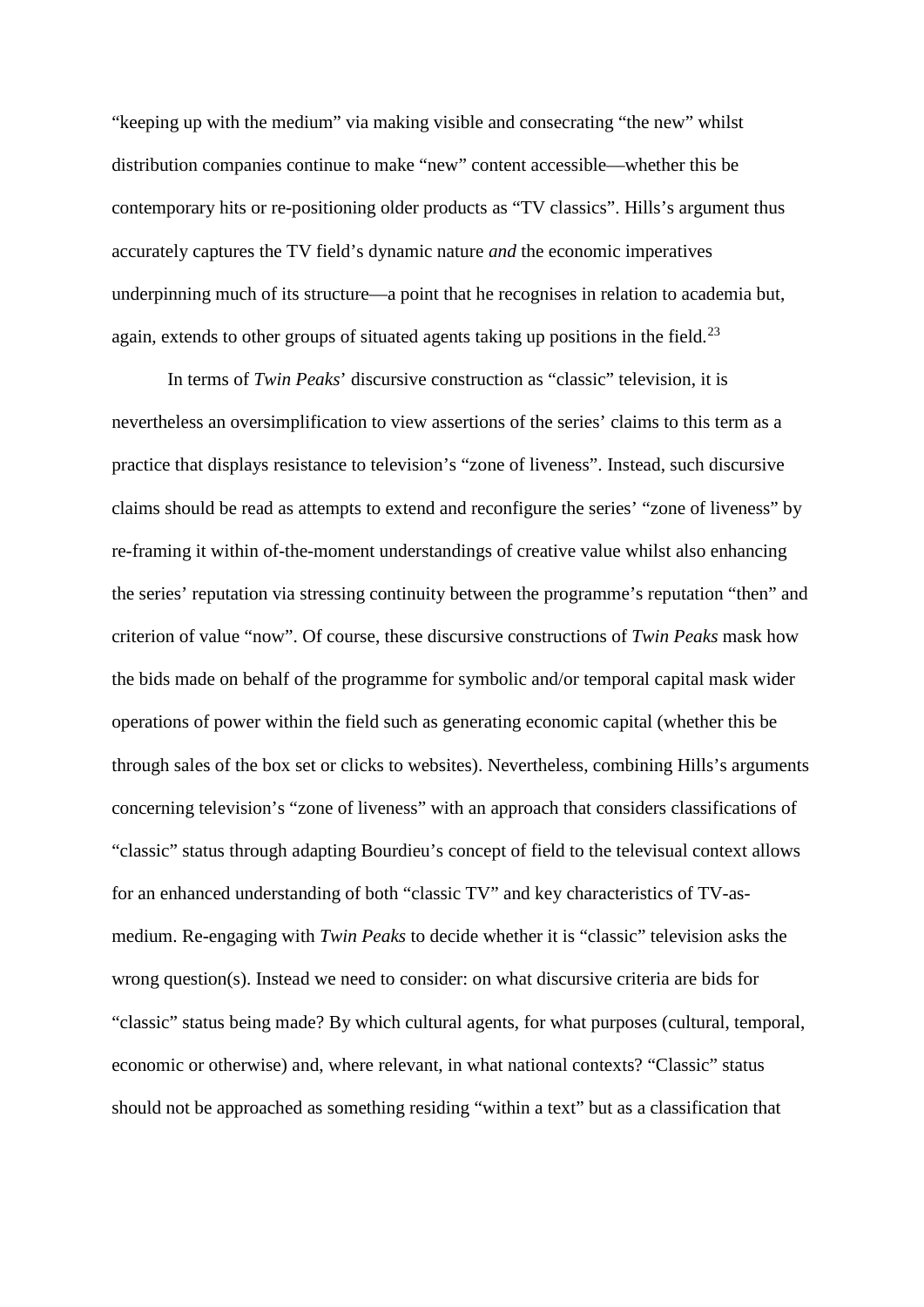arises discursively via re-framing "past" programmes within the contemporary structure of the televisual field to enhance their reputation via temporal capital.

<sup>1</sup> Eric Goldman, "*Twin Peaks* Cast on the Show's Enduring Popularity," IGN UK, July 30, 2014a, [http://uk.ign.com/articles/2014/07/31/twin-peaks-cast-on-the-shows-enduring](http://uk.ign.com/articles/2014/07/31/twin-peaks-cast-on-the-shows-enduring-popularity)[popularity.](http://uk.ign.com/articles/2014/07/31/twin-peaks-cast-on-the-shows-enduring-popularity)

2 Pierre Bourdieu, *The Field of Cultural Production: Essays on Art and Literature*, ed. Randal Johnson (Cambridge: Polity Press, 1993), 75.

3 CNBC.com Staff, "Showtime to Revive Cult Classic "Twin Peaks" in 2016," *CNBC.com*,

October 6, 2014, [http://www.cnbc.com/id/102063521.](http://www.cnbc.com/id/102063521)

4 See John Caughie, *BFI TV Classics: Edge of Darkness* (London: BFI, 2007) and Kim Newman, *BFI TV Classics: Doctor Who* (London: BFI, 2005) respectively. The quote comes from Jason Mittell, "A Cultural Approach to Television Genre Theory," in *The Television Studies Reader*, ed. Robert C. Allen and Annette Hill (London: Routledge, 2004), 172. 5 Ibid., 173. See Amy Holdsworth, *Television, Memory and Nostalgia* (Basingstoke: Palgrave

MacMillan), 117-21, on Golden Ages.

 $\overline{a}$ 

6 Bourdieu, *The Field of Cultural Production*.

<sup>7</sup> Matt Hills, "When Television *Doesn't* Overflow "Beyond the Box": The Invisibility of "Momentary" Fandom," *Critical Studies in Television* 5, no. 1 (2010a): 97-110,

[http://dx.doi.org/10.7227/CST.5.1.10.](http://dx.doi.org/10.7227/CST.5.1.10)

<sup>8</sup> See Caughie, *BFI TV Classics: Edge of Darkness* or Glen Creeber, *BFI TV Classics: The Singing Detective* (London: BFI, 2007) as examples.

<sup>9</sup> See Jason Mittell, "A Cultural Approach to Television Genre Theory" and Matt Hills, *Triumph of a Time Lord: Regenerating Doctor Who in the Twenty-First Century (London:* I.B. Tauris, 2010b), 147–77.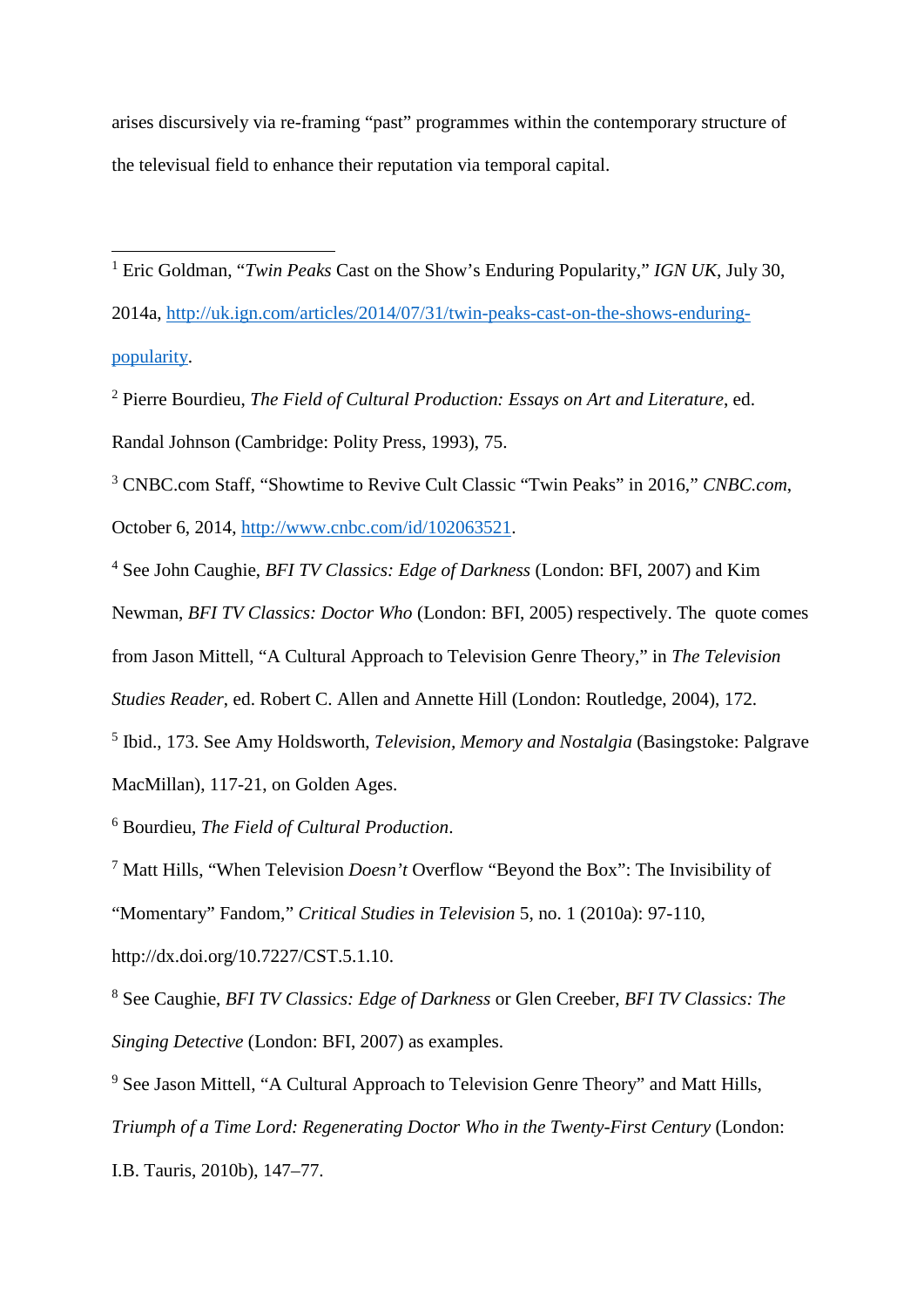<sup>10</sup> Adam Chitwood, "Watch: Trailer for TWIN PEAKS Blu-ray Set Teases 90 Minutes of Never-Before-Seen Deleted Scenes [Updated with Blu-ray Details]," *Collider*, May 15, 2014, [http://collider.com/twin-peaks-blu-ray-trailer/#pdzTV7CTKIHS4Chu.99.](http://collider.com/twin-peaks-blu-ray-trailer/#pdzTV7CTKIHS4Chu.99)

<sup>11</sup> Simone Murray, "Brand Loyalties: Rethinking Content within Global Corporate Media,"

*Media, Culture and Society* 27, no. 3 (2005): 417, doi: 10.1177/0163443705053973.

<sup>12</sup> Bourdieu, *The Field of Cultural Production*, 45–6.

<sup>13</sup> George Stark, ""It's Happening Again": *Twin Peaks* Creator David Lynch Confirms his

Cult Classic Show is Set to Return with a New Series," *MailOnline*, October 6, 2014,

[http://www.dailymail.co.uk/tvshowbiz/article-2782540/Twin-Peaks-creator-David-Lynch](http://www.dailymail.co.uk/tvshowbiz/article-2782540/Twin-Peaks-creator-David-Lynch-confirms-rumours-classic-set-return-cryptic-tweet.html#ixzz3PT6sgGgs)[confirms-rumours-classic-set-return-cryptic-tweet.html#ixzz3PT6sgGgs.](http://www.dailymail.co.uk/tvshowbiz/article-2782540/Twin-Peaks-creator-David-Lynch-confirms-rumours-classic-set-return-cryptic-tweet.html#ixzz3PT6sgGgs)

<sup>14</sup> Eric Goldman, "Still Dead. Still Wrapped in Plastic. Still Fantastic," *IGN UK*, August 5,

2014b, [http://uk.ign.com/articles/2014/08/05/twin-peaks-the-entire-mystery-blu-ray-review.](http://uk.ign.com/articles/2014/08/05/twin-peaks-the-entire-mystery-blu-ray-review)

<sup>15</sup> Eric Diaz, "*Twin Peaks*' Ray Wise Talks *The Entire Mystery* Blu-Ray Set, The Show's

Legacy & More," *Nerdist*, August 24, 2014, [http://www.nerdist.com/2014/08/twin-peaks-ray-](http://www.nerdist.com/2014/08/twin-peaks-ray-wise-talks-the-entire-mystery-blu-ray-set-the-shows-legacy-more/)

[wise-talks-the-entire-mystery-blu-ray-set-the-shows-legacy-more/.](http://www.nerdist.com/2014/08/twin-peaks-ray-wise-talks-the-entire-mystery-blu-ray-set-the-shows-legacy-more/)

<sup>16</sup> Creeber, *BFI TV Classics: The Singing Detective*, 140.

<sup>17</sup> Matt Hills, *Fan Cultures* (London: Routledge, 2002), 67.

<sup>18</sup> Shara Lorea Clark, "*Peaks* and Pop Culture," in *Twin Peaks: Fan Phenomena*, ed. Marisa

C Hayes and Franck Boulégue (Bristol and Chicago: Intellect, 2013), 9.

<sup>19</sup> Bourdieu, *The Field of Cultural Production*, 53–4.

 $20$  Ibid.

 $\overline{a}$ 

<sup>21</sup> Daniel Rasmus, "Retracing Classic TV with "Twin Peaks the Entire Mystery","

*PopMatters*, November 14, 2014, [http://www.popmatters.com/feature/188120-retracing](http://www.popmatters.com/feature/188120-retracing-classic-tv-with-twin-peaks-the-entire-mystery/)[classic-tv-with-twin-peaks-the-entire-mystery/.](http://www.popmatters.com/feature/188120-retracing-classic-tv-with-twin-peaks-the-entire-mystery/)

<sup>22</sup> Hills, "When Television *Doesn't* Overflow "Beyond the Box"," 101.